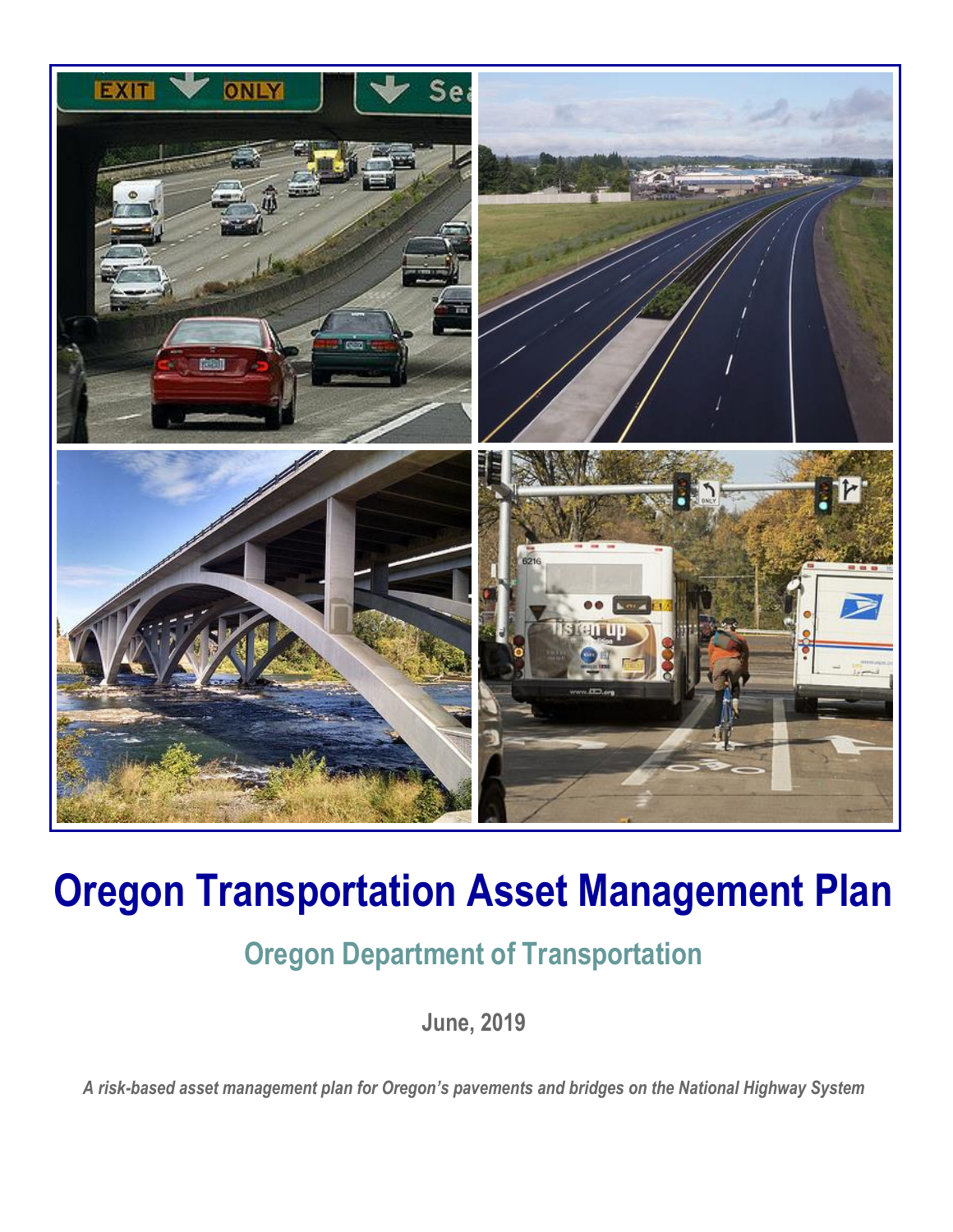

**Department of Transportation** Office of the Director, MS 11 355 Capitol St NE Salem, OR 97301-3871

#### **Oregon Transportation Asset Management Plan Oregon Department of Transportation**

Section 119(e)(8) of title 23 United States Code requires each state department of transportation to develop an asset management plan for the National Highway System (NHS) to improve or preserve the condition of NHS infrastructure and performance of the system. Contents of the plan are to be in a form determined by the Secretary of Transportation. A requirement established by the Secretary is that the developed plan is to be approved by the head of the State Department of Transportation.

In accordance with these requirements, I hereby acknowledge that I have reviewed the Oregon Transportation Asset Management Plan and approve its submission to the Federal Highway Administration for formal review and certification.

Matthew L. Garrett

Director, Oregon Department of Transportation

 $10 - 19$ Date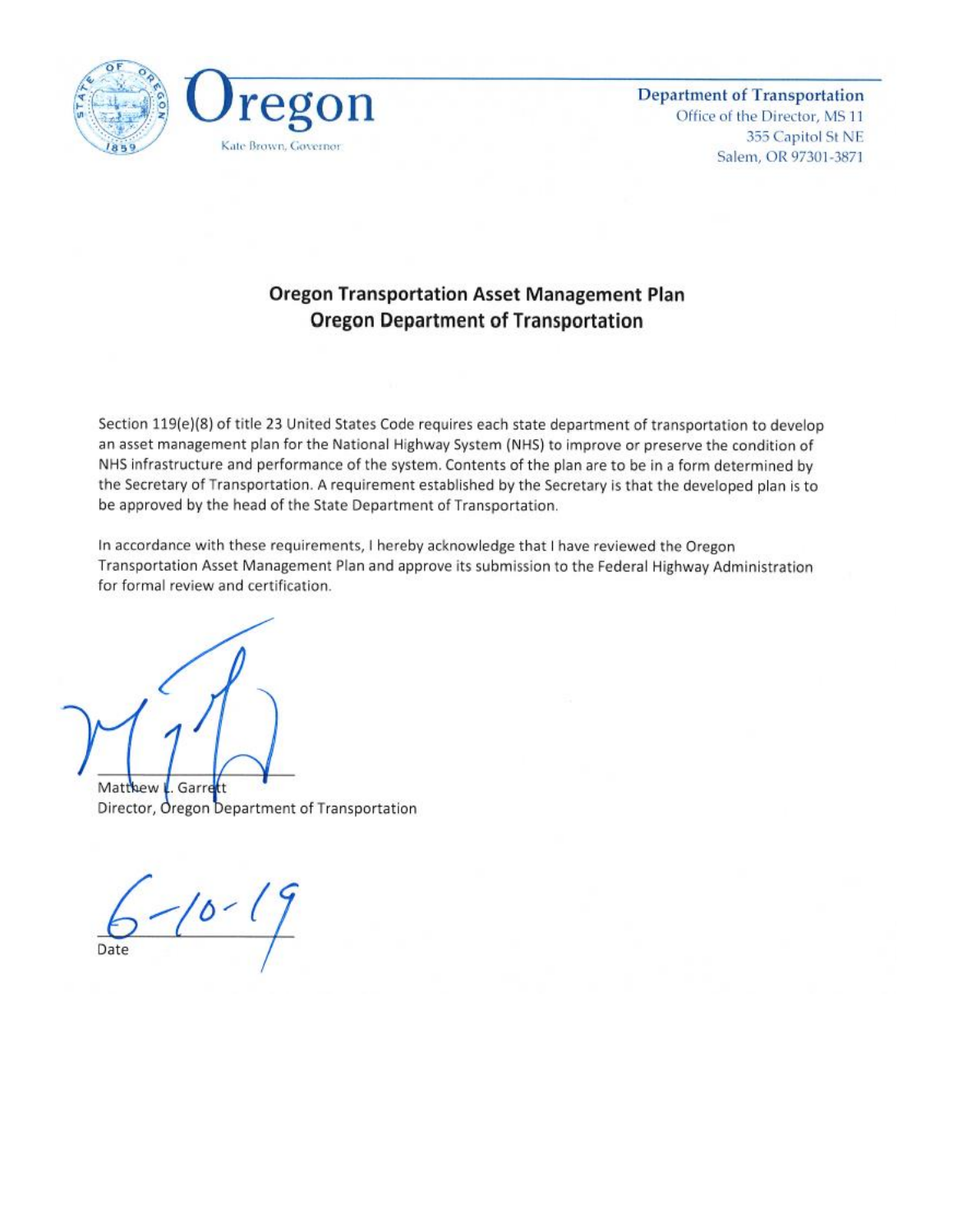# **EXECUTIVE SUMMARY**

## **Transportation Asset Management Plan Overview**

#### **Overview and Purpose of the Transportation Asset Management Plan**

Oregon's Transportation Asset Management Plan, or TAMP, documents information about Oregon's National Highway System (NHS) pavement and bridge assets, their condition, use and performance, the processes by which they are managed, and results of alternative management practices and investment decisions.

The development of a TAMP aims not only to document current asset management practices performed by the Oregon Department of Transportation, but also to document process improvements the agency is undertaking to improve decision-making, investment strategies, and accountability in its use of public revenue.

#### **MAP-21 TAMP Requirements**

Provisions of *Moving Ahead for Progress in the 21st Century Act* (MAP-21) mandate that states develop a risk-based asset management plan which, at a minimum, is in a form that the Secretary determines to be appropriate and includes:

- 1. A listing and condition of pavement and bridge assets on the National Highway System.
- 2. Asset management objectives and measures.
- 3. Identification and analysis of performance gaps between national goals and asset condition.
- 4. Lifecycle costs and risk-based management analyses.
- 5. A financial plan with a minimum forecast period of 10 years.
- 6. Investment strategies.

#### **History of the Oregon TAMP Development**

The development of Oregon's TAMP began in spring of 2016, and has involved collaborative work with several divisions of the Oregon Department of Transportation, as well as local partners including Metropolitan Planning Organizations (MPOs), cities, counties, and other local agencies that own National Highway System assets. Along with documenting existing asset management practices of the agency, the TAMP identifies several efforts that have been launched with the goal of improving the agency's asset management processes and procedures. Further, the TAMP aims to improve internal and external communication around ODOT's evolving asset management practices.

## **Scope of Plan and Asset Inventory**

#### **Scope of Assets**

Major physical assets owned by ODOT are organized into four Priority Tiers based on considerations including asset value and criticality. The highest priority assets (Tier 1) include bridges, pavements, tunnels, culverts, traffic signals, and ADA ramps. Among these Tier 1 assets, both bridge and pavement assets have the highest asset management maturity level, with robust data capable of supporting lifecycle cost analysis, proactive program management, and advanced modeling. Based on the management capacity and maturity level reached in managing these assets, the current TAMP limited its scope to bridge and pavement assets.

| <b>ODOT Tier 1</b><br><b>Assets</b> | <b>Current TAMP</b><br>(2019) | <b>Future TAMPs</b><br>(2022, 2026, etc.) |  |
|-------------------------------------|-------------------------------|-------------------------------------------|--|
| <b>Bridges</b>                      | <b>Included</b>               | <b>Included</b>                           |  |
| <b>Pavement</b>                     | <b>Included</b>               | <b>Included</b>                           |  |
| <b>Tunnels</b>                      | <b>Not included</b>           | <b>Future consideration</b>               |  |
| <b>Culverts</b>                     | <b>Not included</b>           | <b>Future consideration</b>               |  |
| <b>Traffic Signals</b>              | <b>Not included</b>           | <b>Future consideration</b>               |  |
| <b>ADA Ramps</b>                    | <b>Not included</b>           | <b>Future consideration</b>               |  |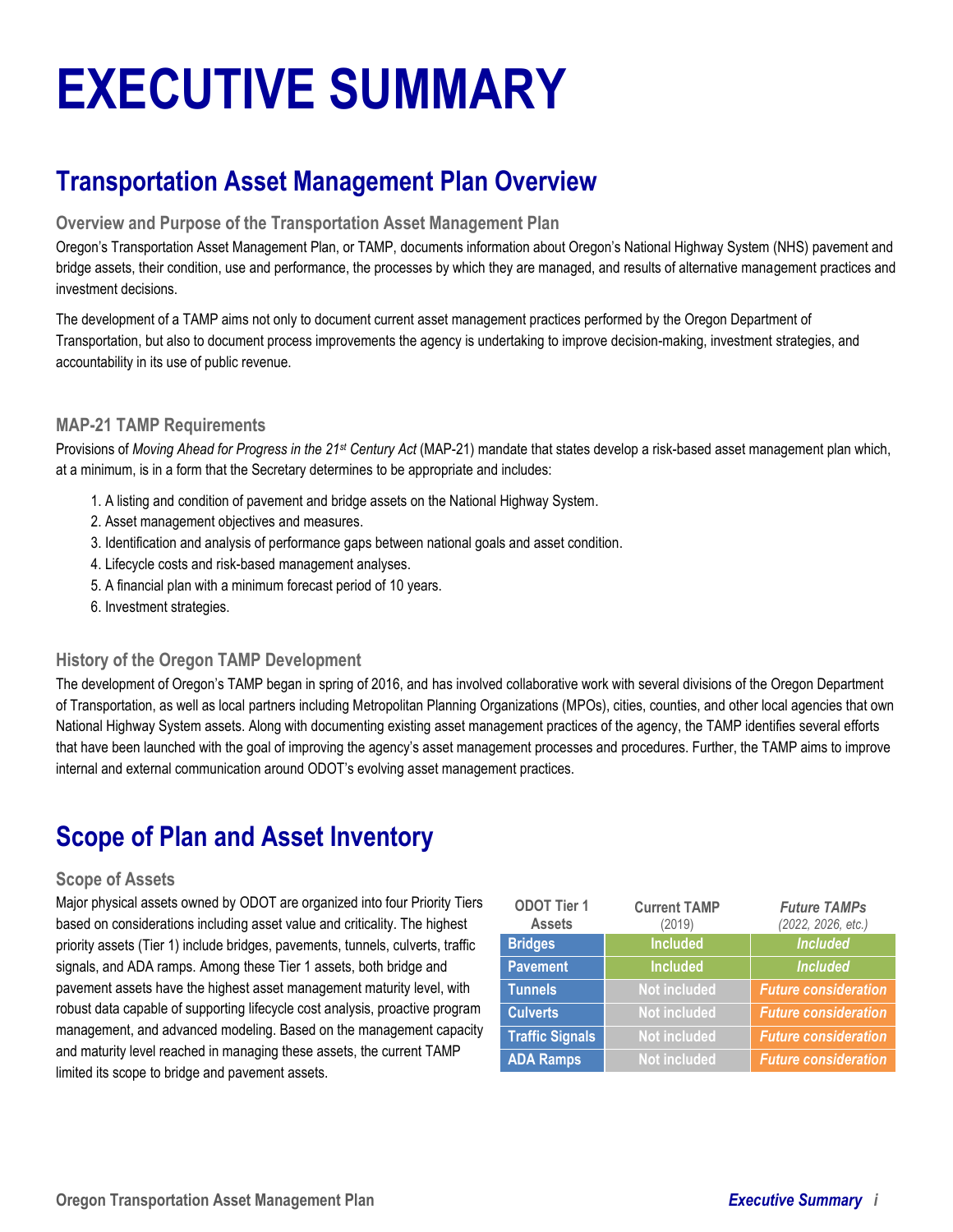

#### **Scope of Roadway Jurisdiction**

The National Highway System (NHS) is a network of strategic roads identified by the Federal Highway system (FHWA) as important to the nation's economy, defense, and mobility. The scope of the TAMP is limited to pavement and bridge assets on the NHS. However, some components of the TAMP, including investment plans, investment priorities, and asset management improvement strategies look beyond this narrow jurisdictional and asset scope. To this end, the TAMP emphasizes the central role of Oregon's Key Performance Measures, or KPMs, in shaping investment decisions for bridge, pavement and other assets.

Of the 4,315 miles of highway on the National Highway System, 4,052 miles (94%) are owned and maintained by ODOT, with the remaining 263 miles belonging to local agencies. Of the 1,814 bridges on the National Highway System, 1,733 bridges are owned and maintained by the ODOT. An additional 81 NHS bridges belong to local agencies.

## **State and National Performance Measures**

For more than 25 years, ODOT has used performance measures to track the agency's performance at meeting a series of transportation-related benchmarks, including public safety, asset condition, livability, and economic prosperity. In 2012, a series of National Goals and National Performance Measures was established as part of the Moving Ahead for Progress in the 21<sup>st</sup> Century Act (MAP-21). The National Performances Measures established under MAP-21 are in many ways thoroughly consistent with Oregon's transportation performance measures, particularly in the areas of pavement and bridge infrastructure condition. To address the challenge of overlapping state and federal performance measures and targets and how they impact agency decision-making, ODOT's policy is to continue to emphasize the central role of state KPMs in shaping investment decisions for bridge, pavement and other assets.

| <b>State Highway Pavement Condition Targets:</b>               | <b>National Highway Pavement Condition Targets: (4-yr)</b>                                                                                                                                                                                                  |  |  |  |
|----------------------------------------------------------------|-------------------------------------------------------------------------------------------------------------------------------------------------------------------------------------------------------------------------------------------------------------|--|--|--|
| At least 85% of pavement miles in fair-<br>or-better condition | Less than 0.5% interstate in poor condition<br>$\bullet$<br>At least 35% interstate in good condition<br>$\bullet$<br>Less than 10% non-interstate in poor condition (IRI)<br>$\bullet$<br>At least 50% non-interstate in good condition (IRI)<br>$\bullet$ |  |  |  |
| <b>State Highway Bridge Condition Targets:</b>                 | National Highway Bridge Condition Targets: (4-yr)                                                                                                                                                                                                           |  |  |  |
| At least 78% of bridges not<br>'distressed'                    | Less than 3% of bridge deck area in poor condition<br>At least 10% of bridge deck area in good condition                                                                                                                                                    |  |  |  |

## **Performance Gap Analysis**

The Performance Gap Analysis provides an overview of the *Desired State of Good Repair* for Oregon's National Highway System pavements and bridges, and compares this desired state to both current conditions and future conditions based on the latest funding projections. The Performance Gap Analysis discusses policy guidance derived from the Oregon Transportation Plan and Oregon Highway Plan that defines a state of good repair as well as strategies for closing gaps in system performance under a constrained funding scenario.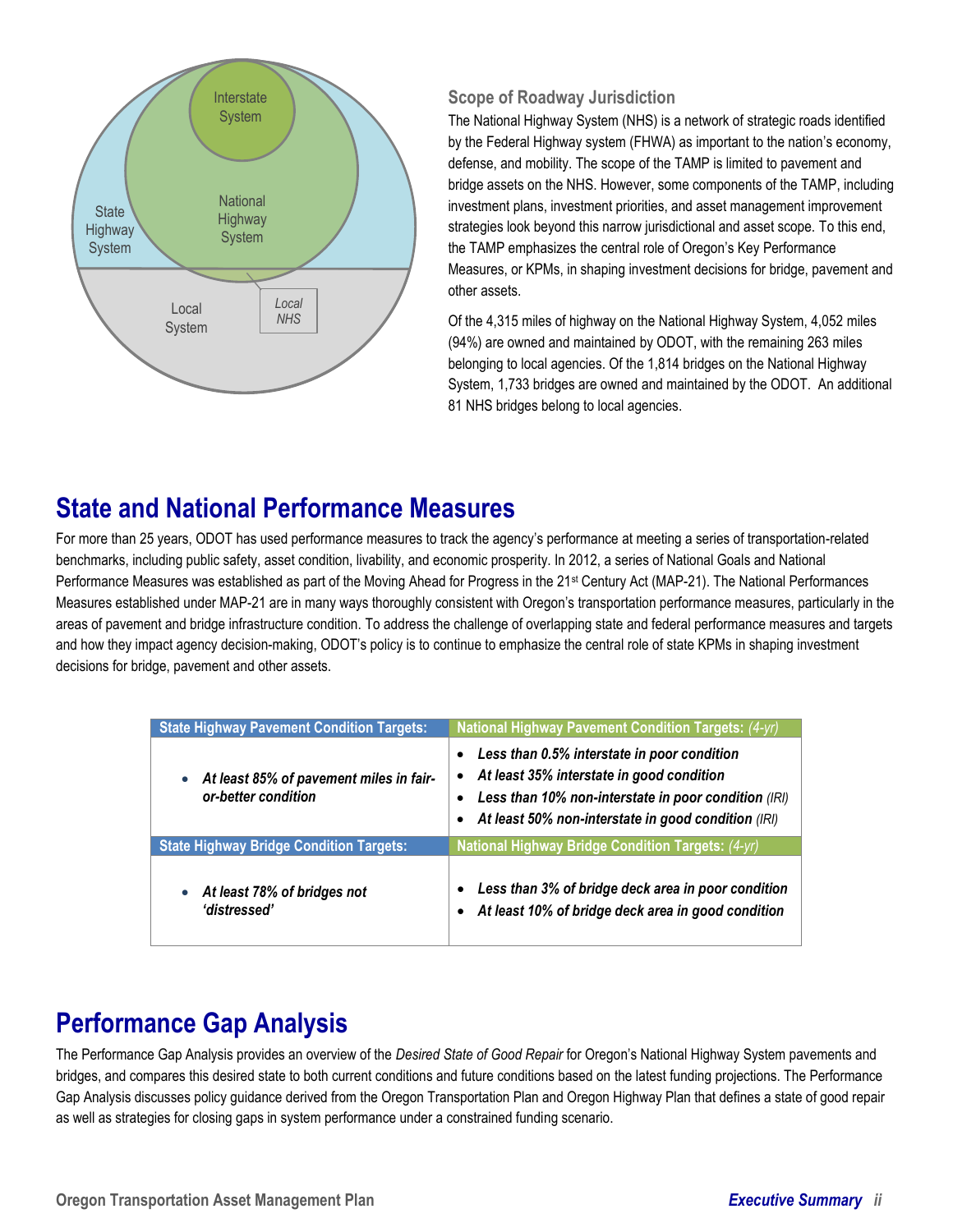#### **Pavement Condition Gap Analysis**

The Pavement Condition Gap Analysis projects a moderate decline in pavement conditions on the NHS and State Highway Systems based on the state Key Performance Measure. It is worth noting that the condition of Oregon's interstate system is projected to remain at or above 95% fair-or-better using the state performance measure. This is consistent with OTP investment policy which prioritizes critical and high-volume transportation corridors under a constrained funding scenario (*See Section 9: Investment Strategies).*

While ODOT projects a moderate decline in overall NHS and State Highway System conditions over the next 10 years, these projected conditions are improved significantly over earlier projections before HB2017, and reflect the impacts of new infusions of transportation revenue, as well as ODOT asset management strategies aimed at optimizing investments in pavement assets.

#### **Bridge Condition Gap Analysis**

An analysis was performed to project the state bridge condition KPM over the next 10 years with varying funding. New revenue from HB2017 is expected to slow the decline of the *Percent Not Distressed* bridges across the state; however, this decline will continue under the latest funding projections. The decline in theKPM is primarily due to the aging bridge system and a long history of underfunding in the Bridge Program that precluded systematic replacement of deteriorated bridges. The aging bridge system is captured in the KPM as *Low Service Life Bridges,* as well as bridges projected to become structurally deficient.



*\*Projected pavement conditions estimated to have a +/-5% margin of error*

### **ODOT Asset Management Practices**

The mission of the Oregon Department of Transportation is to "provide a safe and reliable multimodal transportation system that connects people and helps Oregon's communities and economy thrive." The major challenge the agency faces is in accomplishing this mission under a constrained revenue forecast. As revenue available for transportation continues to be outpaced by system demands and the costs of an aging system, ODOT must identify how to use its resources to accomplish its multiple goals in the most efficient and effective ways possible.

ODOT's overall objective is to manage the transportation system as effectively as possible within an environment of growing system needs and constrained financial resources. The primary focus of ODOT's asset management efforts is the safety and preservation of the state's existing transportation infrastructure. Asset management has typically been integrated with the agency's planning process, and data on asset conditions is used to make strategic funding decisions supporting maintenance, preservation, and modernization of critical assets.

The integration of Asset Management into the agency's everyday operations and decisions continues to be a work in progress. To date, a number of accomplishments are notable: both the availability and reliability of asset data on a statewide basis continue to improve and increase. For example, the FACS-STIP Tool (Features, Attributes, and Conditions Survey – Statewide Transportation Improvement Program) continues to increase the quantity and reliability of asset inventory information, and helps inform decision-making around investments in the maintenance, preservation, and enhancement of roadway assets including bridge and pavement.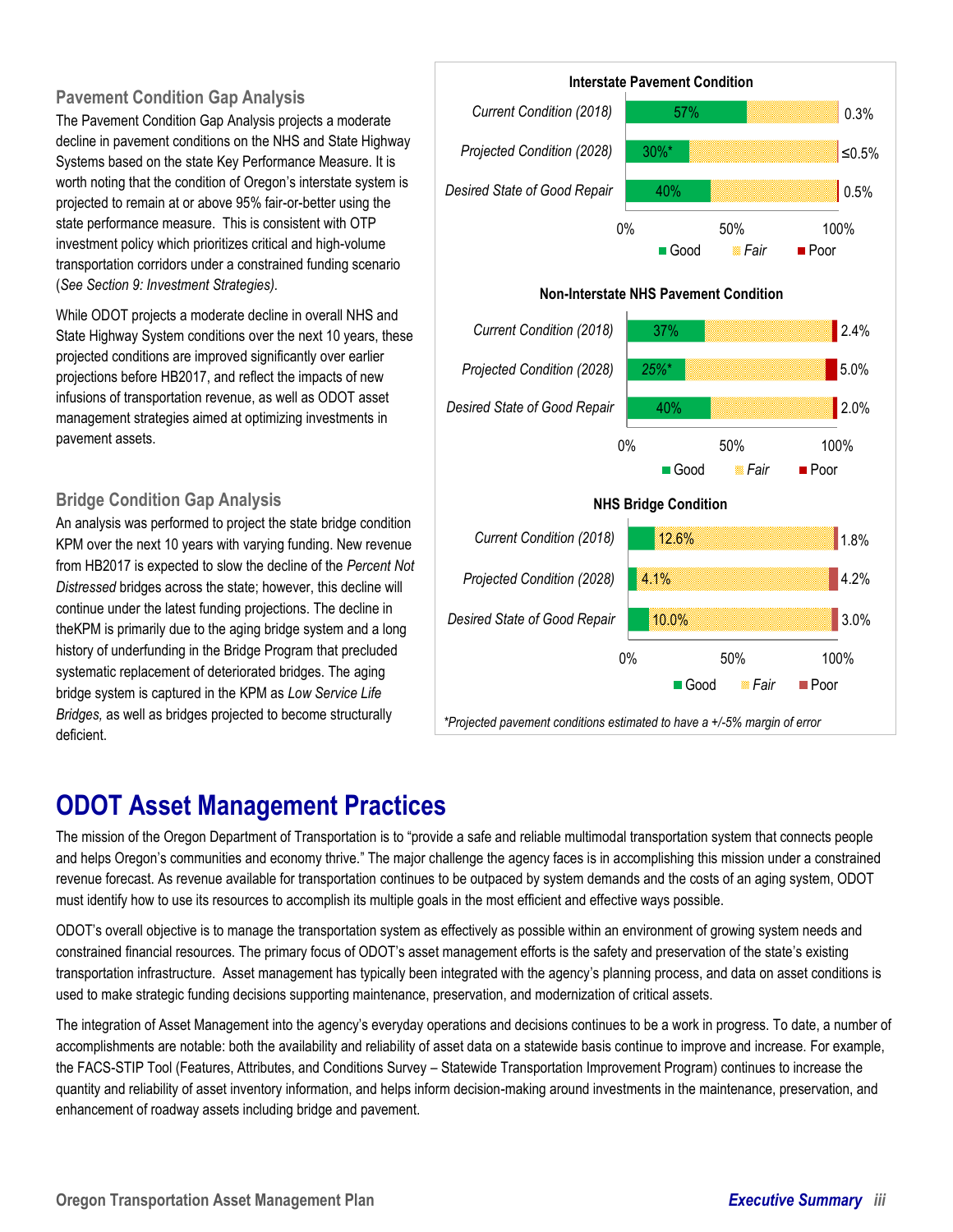## **Lifecycle Planning Considerations**

Like all infrastructure, transportation assets owned by ODOT are threatened by physical deterioration over time. In addition to the ordinary wear and tear caused by hundreds of thousands of cars, trucks, buses, and other vehicles using the system every day, Oregon's roads and bridges are damaged by inclement weather, natural disaster, roadway crashes, and the chemical processes of deterioration.

Maximizing the value from transportation investments is one of ODOT's major goals. Each year, the agency spends more than a billion dollars in federal and state funds constructing, operating, preserving, and maintaining the components of its transportation system. Stretching transportation revenue to get the greatest return on investment is not limited to minimizing the costs of constructing and purchasing transportation assets. Costs must be minimized at all phases of a transportation asset's lifecycle. Timely maintenance and preservation activities extend the asset's useful life and help avoid more expensive repair and replacement costs.

Lifecycle Planning analysis is an engineering and economic analysis tool that focuses on the consideration of all the costs incurred during the service life of an asset. The general phases of a typical transportation asset lifecycle are shown in the figure to the left.



#### **Pavement Lifecycle Practices**

Pavements must be resurfaced or rehabilitated at periodic intervals (typical average 15 to 20 years for asphalt and 40 to 50 years for concrete) to keep them out of poor condition. As long as degradation is confined to the surfacing only, and the pavement's foundation and base layers are protected, a given pavement can be resurfaced over and over again, with occasional strengthening, but without the need for a complete replacement. However, if resurfacing is delayed for too long, the pavement structure and underlying base materials can become excessively damaged and complete replacement (e.g. reconstruction) becomes necessary at a much higher cost.

ODOT's Fix-It Preservation and Maintenance programs have dedicated, steady funding streams to accomplish these objectives. Rather than following a "worst-first" philosophy, the Fix-It Preservation program applies a "mix of fixes" including preventive maintenance seal coats, resurfacing preservation projects, pavement rehabilitation, and reconstruction. Likewise, the Maintenance program has a long history and well established philosophy to proactively do crack sealing, chip seals, thin patching and overlays to keep pavements from failing. Lifecycle cost analysis techniques are considered when making decisions regarding pavement type selection and determination of appropriate pavement design or pavement rehabilitation strategies.

#### **Bridge Lifecycle Practices**

Most bridges today are designed with 75-year design life. With regular attention, the actual service life can be expected to extend to 100 years or more. Based on a service life of 100 years, a conservative approach would be to replace about one percent of all bridges every year. This would, in practice, amount to roughly 18 bridges (out of 1,814) per year on the National Highway System, or 27 bridges (out of 2,737) per year on the State Highway System.

Keeping bridges in fair-to-good condition requires routine inspections, proactive maintenance and preservation treatments. Examples of proactive maintenance are sealing or replacing leaking joints to minimize the deterioration of superstructure and substructure elements beneath the joints; painting/coating or overcoating structural steel to protect against corrosion; and/or installing scour countermeasures to protect the substructure from undermining and failure due to scour. Timing is critical when performing the work because the longer the deterioration occurs, the more extensive and expensive the required treatment.

## **Risk Management**

The management of risk is a key component of an effective transportation asset management program. Risk management complements asset management which seeks to provide transportation assets that are safe, reliable and maintained in a state of good repair for the lowest possible costs.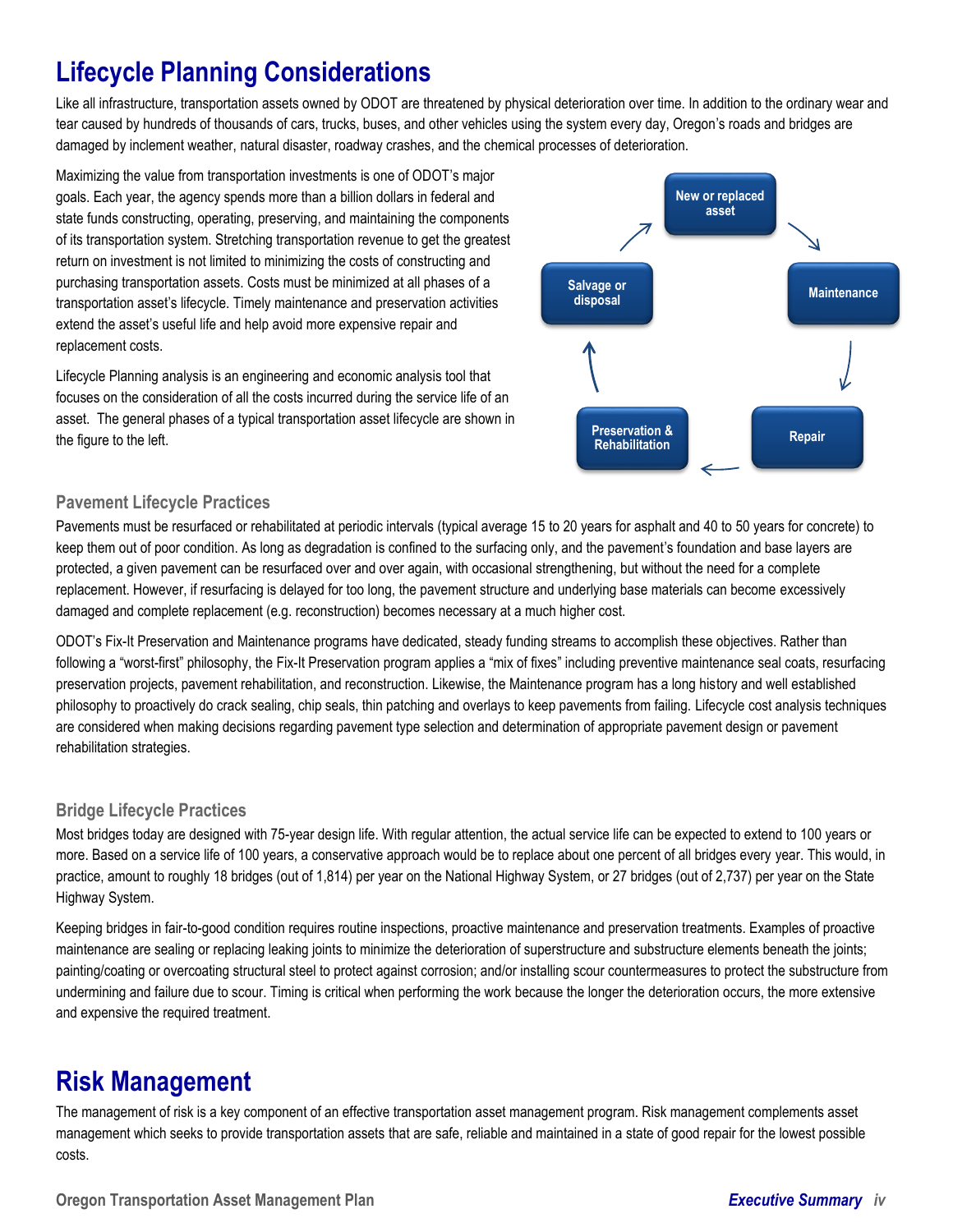#### **Risk Management Policies and Procedures**

ODOT's approach to risk management is to focus resources to minimize threats to the condition and operation of the state's multimodal transportation system and maximize opportunities to improve its transportation programs. This approach necessitates balancing risk across multimodal programs and the diverse geographic areas with a focus on minimizing threats and challenges to the provision of "a safe and reliable multimodal transportation system that connects people and helps Oregon's communities and economy thrive." ODOT has a number of robust procedures and practices already in place to identify, analyze, evaluate, address, and communicate risks faced by the organization. The risks considered in the TAMP fall broadly into six general categories:

- *Bridge-related Risks*
- *Pavement-related Risks*
- *Other Tier 1 Asset Risks*
- *Environmental Risks*
- *Economic and Financial Risks*
- *Organization and Leadership Risks*

In order to improve upon the way ODOT manages the many agency risks, asset management staff worked with consultants on an agency-wide risk management assessment. This assessment was aimed at supporting ODOT in its ongoing effort to better identify, prioritize and develop mitigation plans for major risks facing the agency.

#### **Risk Management Improvement Efforts**

As an outcome of the agency-wide risk assessment and the TAMP development process at large, ODOT has identified four broad areas where improvements can be made in the near-term in how the agency assesses and manages risks:

- **1. Identification of Risk Management Process Owners and Responsibility:** The first gap that was identified in the risk assessment was the need to better identify who is responsible for the risk management process. This includes identifying asset owners who are responsible for identifying, analyzing, evaluating, and addressing risks, as well as identifying shared responsibility for monitoring and reviewing risks across multiple assets.
- **2. Improvement of the Risk Register:** As an outcome of the agency-wide risk assessment, ODOT identified the need to update and improve the agency's risk register. Identified risks were updated and new risks were identified to reflect current conditions and challenges faced by the agency. The risk registry structure was also organized to more clearly communicate risks faced by the agency, and to build consensus around

the likelihood and impact of identified risks. In total, 44 significant risks to the agency were identified and documented in the updated *Risk Register.*

#### **3. Identification of Top Priority Risks and Mitigation Actions:** Based on an effort to rank and prioritize risks identified in the *Risk Register* by their likelihood of occurrence and their impact, ODOT identified a total of ten risks considered *High* or *Extreme*. A summary of these *High* or *Extreme* risks and their corresponding mitigation potential, strategy, and actions are documented in the *Mitigation Plans for High Priority Risks.*

|            |                  | Impact          |          |             |          |              |  |
|------------|------------------|-----------------|----------|-------------|----------|--------------|--|
|            |                  | Insignificant   | Minor    | Significant | Major    | Catastrophic |  |
| Likelihood | Very<br>Unlikely | Very Low        | Very Low | Low         | Moderate | High         |  |
|            | Unlikely         | <b>Very Low</b> | Low      | Moderate    | High     | High         |  |
|            | Possible         | Low             | Moderate | Moderate    | High     | Extreme      |  |
|            | Likely           | Moderate        | Moderate | High        | Extreme  | Extreme      |  |
|            | Very<br>Likely   | Moderate        | High     | High        | Extreme  | Extreme      |  |

**4. Documentation of Risk Management Activities** ODOT is already engaged in a number of risk management activities, and in many cases is already addressing high priority risks that may impact achieving the goals of the TAMP. In order to better manage and communicate the many risks impacting Oregon's pavement and bridge assets, ODOT will continue to document and update the major risks facing the agency through the asset management program and the ongoing TAMP development process.

#### **Periodic Evaluation of Facilities Repeatedly Requiring Repair**

Part of the Final Rule for the development and implementation of a risk based Transportation Asset Management Plan requires state DOTs to conduct periodic evaluations of transportation infrastructure to determine if there are reasonable alternatives to roads, highways, and bridges that have required repair and reconstruction on two or more occasions due to emergency events.

ODOT has long recognized the vulnerability of transportation infrastructure to extreme weather and emergency events and the risks they present to the condition and performance of pavements and bridges. The TAMP identifies instances where portions of NHS routes within specific counties have experienced damage from more than one emergency event during the 20-year period from January 1, 1997 through December 31, 2018. Alternatives that would mitigate or partially resolve the root cause of reoccurring damage are considered and evaluated for all identified instances.

**Oregon Transportation Asset Management Plan** *Executive Summary v*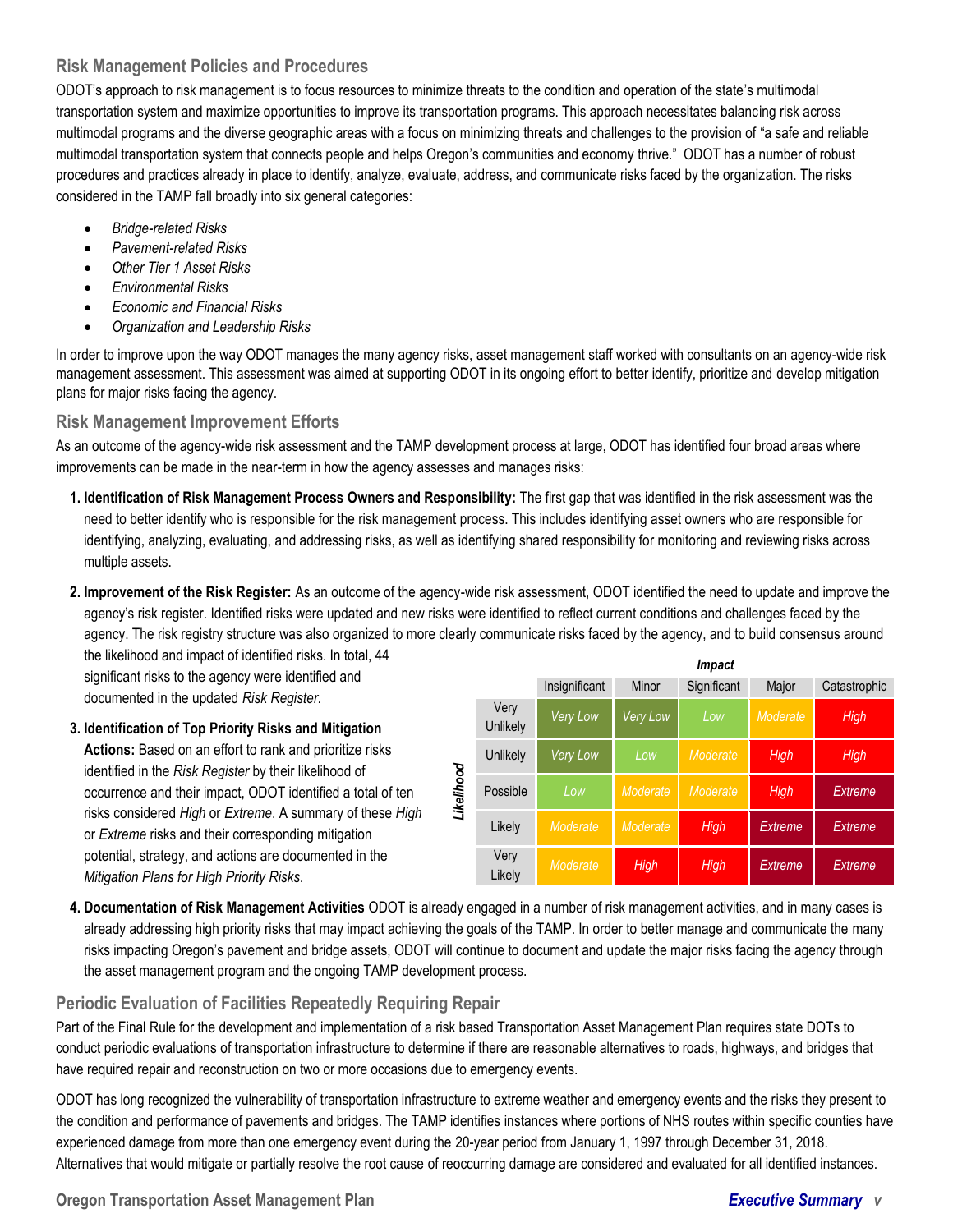## **Financial Plan**

Oregon pays for the construction, preservation, maintenance, and operation of the highway system with revenues derived from a variety of state and federal sources. The majority of state and federal revenues are derived from fuel taxes and other taxes and fees on vehicles.

The development of ODOT's financial plan and investment strategies is influenced by a variety of factors including demographic and revenue trends, federal and state regulations, system physical conditions, technological innovations, environmental conditions, and public input. The actions and priorities adopted by the agency seek to balance investments in preserving and improving the condition and performance of the transportation system with investments in safety, multi-modal transportation and other projects that enhance Oregon's economic competiveness and quality of life.

The TAMP presents ODOT's financial plan and investment strategies, summarizes federal and state requirements, revenue sources and uses, revenue trends and projections, and highlights investment levels and strategies proposed for State and National Highway System bridges and pavements. The processes employed in the development of the financial plan and investment strategies use established procedures for financial

decision-making and analysis. The processes highlight the use of information from proven management systems, involve input from across the agency, reflect coordination with agency short-term and long-term planning efforts, and are guided by the transportation policies and priorities of the Oregon Transportation Plan, Oregon Transportation Commission, and the Oregon State Legislature.

#### **Revenue Projections**

The TAMP provides a 10-year summary of Oregon's expected transportation funding from federal and state sources. The federal funding identified represents expected Federal-aid Highway Program formula obligation limitation. The state funding identified represents ODOT's expected share of transportation funding deposited in the State Highway Fund.





#### **Revenue Uses**

Spending for the preservation and improvement of Oregon transportation assets can be divided into five major budget categories: Modernization, Preservation, Bridge, Maintenance and Operations.

The TAMP presents past as well as projected future expenditure amounts by ODOT in these five major budget categories. Decisions guiding the balance of investments in these five categories are made through an application of asset management principles, management system analyses, Oregon Transportation Plan and Oregon Transportation Commission policy guidance, and decision processes used in the development of the Statewide Transportation Improvement Program.

#### **Asset Value**

A key component of transportation asset management is determining the total value of transportation assets. There are a number of ways that asset valuation can support proper management and efficient investment in the transportation system. By effectively quantifying the value of transportation assets, investments that maintain, preserve, and enhance the transportation system can be measured to the degree to which they add value or minimize loss to the system. Valuation can also be used to determine funding needs as well as the levels of funding necessary to ensure that assets do not lose their value over time.

Asset value estimates developed for the TAMP place the value of ODOT's NHS bridges at \$14.6 billion and ODOT's NHS pavements at \$11.7 billion.